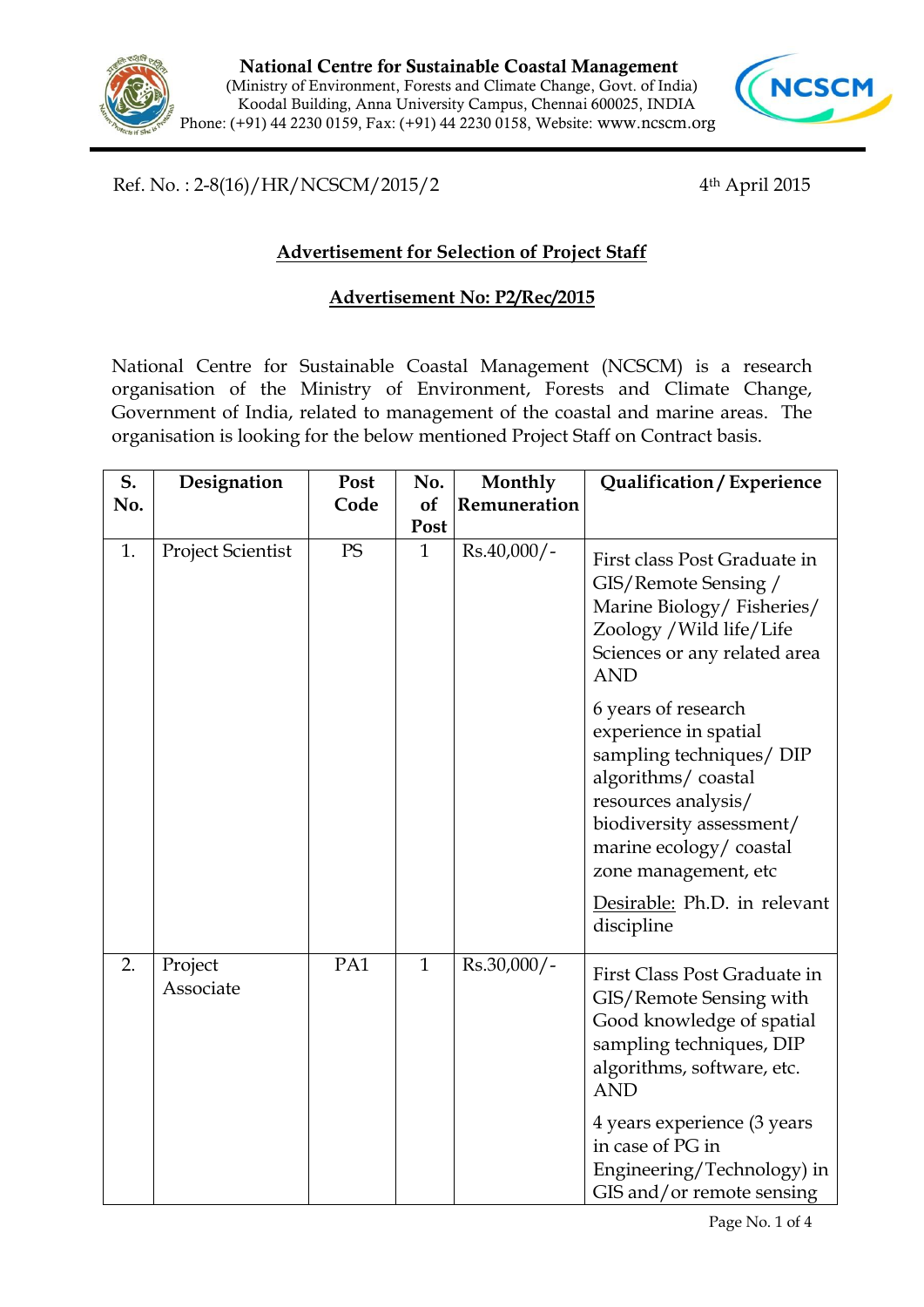|    |                           |                  |              |               | applications.                                                                                                                                                                                                                                                                                                    |
|----|---------------------------|------------------|--------------|---------------|------------------------------------------------------------------------------------------------------------------------------------------------------------------------------------------------------------------------------------------------------------------------------------------------------------------|
|    |                           |                  |              |               | Desirable: Ph.D. in relevant<br>discipline;<br>Experience<br>in<br>Mapping<br>coastal<br>bio-<br>Underwater<br>resources/<br>remote sensing.                                                                                                                                                                     |
| 3. | Project Associate         | PA <sub>2</sub>  | $\mathbf{1}$ | Rs.30,000/-   | First class Post Graduate in<br>Sociology/Rural Sociology/<br>Economics/ Statistics/<br>Management/Rural<br>Management/Public<br>Policy/Law/ Marine Biology/<br>Fisheries/Aquatic Biology/<br>Zoology / Wild life/Life<br>Sciences or any related area<br><b>AND</b>                                             |
|    |                           |                  |              |               | 4 years of research experience<br>in coastal resources analysis/<br>socioeconomic analysis,<br>environmental sciences/<br>biodiversity assessment/<br>Taxonomy / marine ecology/<br>coastal zone management, etc                                                                                                 |
|    |                           |                  |              |               | Desirable: Ph.D. in relevant<br>discipline                                                                                                                                                                                                                                                                       |
| 4. | Senior Research<br>Fellow | SRF1             | 8            | $Rs.18,000/-$ | First Class Post Graduate in<br>GIS/Remote Sensing and<br>minimum 2 years of experience<br>in relevant field.                                                                                                                                                                                                    |
|    |                           |                  |              |               | Desirable:<br>Experience<br>in<br>mapping coastal bio-resources.                                                                                                                                                                                                                                                 |
| 5. | Senior Research<br>Fellow | SRF <sub>2</sub> | 6            | $Rs.18,000/-$ | First class Post Graduate in<br>Sociology/Rural Sociology/<br>Economics/Statistics/<br>Management/Rural<br>Management/Public<br>Policy/Law/ Marine Biology/<br>Fisheries/Aquatic Biology/<br>Zoology / Wild life/Life<br>Sciences or any related area<br>and minimum 2 years of<br>experience in relevant field. |
|    |                           |                  |              |               | Desirable:<br>PhD in relevant<br>discipline;<br>Experience<br><sub>1</sub> n<br>ecological<br>community<br>$\sqrt{2}$<br>research/<br>developmental                                                                                                                                                              |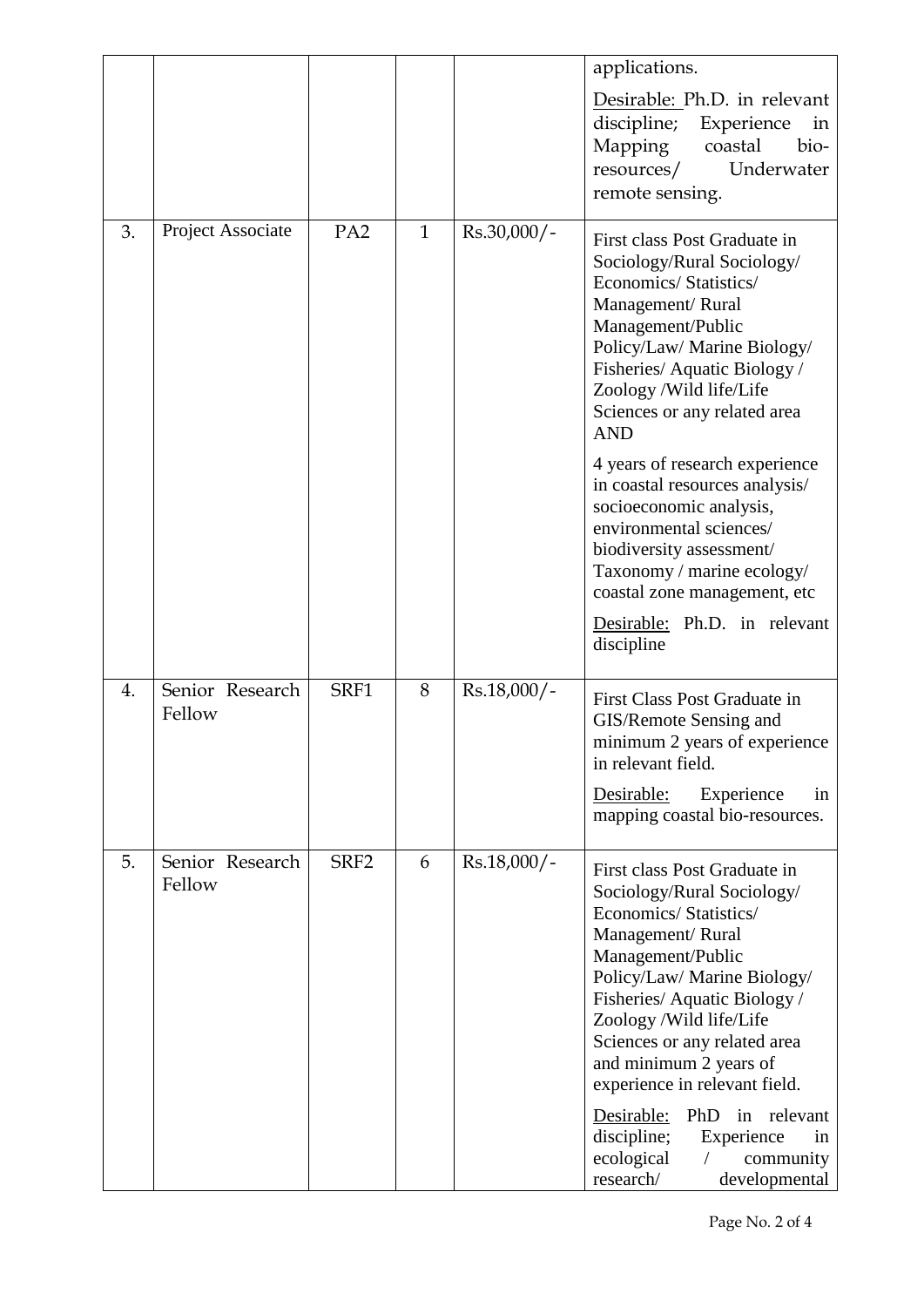|    |                           |                  |              |              | works.                                                                                                                                                                                                                                                                                                                                                                        |
|----|---------------------------|------------------|--------------|--------------|-------------------------------------------------------------------------------------------------------------------------------------------------------------------------------------------------------------------------------------------------------------------------------------------------------------------------------------------------------------------------------|
| 6  | Junior Research<br>Fellow | JRF1             | 8            | Rs. 16,000/- | First Class Post Graduate in<br>GIS/Remote Sensing<br>Desirable: Experience in<br>mapping coastal bio-resources.                                                                                                                                                                                                                                                              |
| 7  | Junior Research<br>Fellow | JRF <sub>2</sub> | 6            | Rs. 16,000/- | First class Post Graduate in<br>Sociology/Rural Sociology/<br>Economics/Statistics/<br>Management/Rural<br>Management/Public<br>Policy/Law/ Marine Biology/<br>Fisheries/Aquatic Biology/<br>Zoology /Wild life/Life<br>Sciences or any related area<br>Desirable: PhD in relevant<br>discipline; Experience in<br>ecological / community<br>research/developmental<br>works. |
| 8  | <b>Project Assistant</b>  | <b>EPA</b>       | 3            | Rs. 12,000/- | Graduate in any discipline with<br>minimum one year of<br>experience in Administration /<br>Accounts / Procurement.<br>Desirable: Experience in<br>Administration/Accounts in a<br>research institution                                                                                                                                                                       |
| 9  | <b>Field Assistant</b>    | FA               | $\mathbf{2}$ | Rs. 10,000/- | Pass in 10 <sup>th</sup> Standard<br>Desirable: Diving/swimming<br>skills; Experience in similar<br>position in research institutions                                                                                                                                                                                                                                         |
| 10 | <b>Office Assistant</b>   | <b>OA</b>        | 3            | Rs. 10,000/- | Pass in 8 <sup>th</sup> Standard<br>Desirable: Experience in<br>similar position in research<br>institutions                                                                                                                                                                                                                                                                  |

**Walk-in Interview** will be held at the National Centre for Sustainable Coastal Management (NCSCM), Koodal Building, Anna University Campus, Chennai 600025 on **13th April 2015 at 10.30 A.M**.

## **General Conditions:**

1. All the positions mentioned above are for the project "Delineation of Coastal ecologically sensitive areas (ESAs) and critically vulnerable coastal areas (CVCAs) in India".